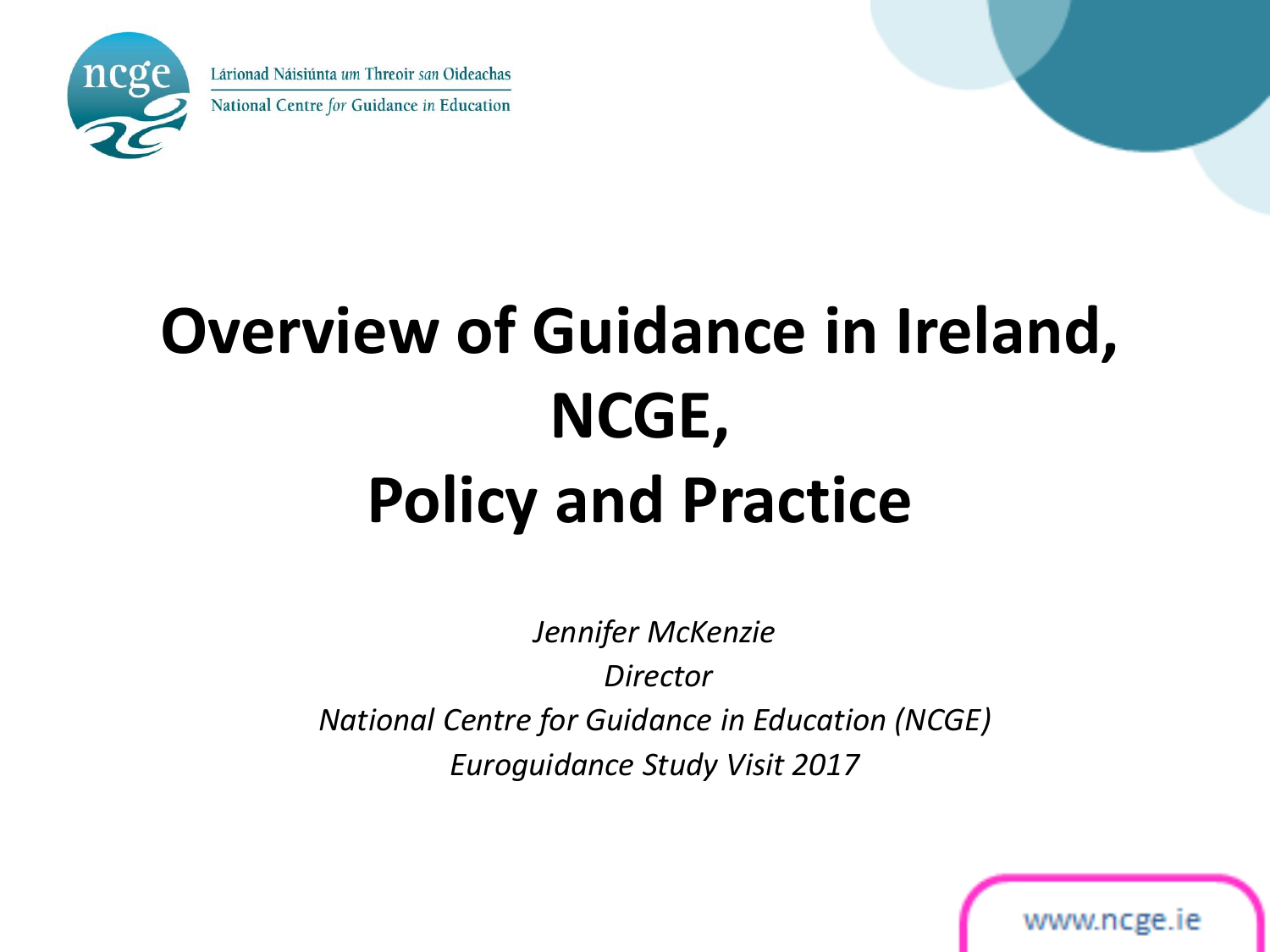

#### Presentation Overview

- Overview of Education System in Ireland
- Guidance in Post Primary Schools
- Guidance in FET
- Guidance in Higher Education / Public Employment Sector
- EU Guidelines
- Guidance Qualifications
- NCGE Committees to inform policy and support practice
- Euroguidance Ireland
- NCGE Resources

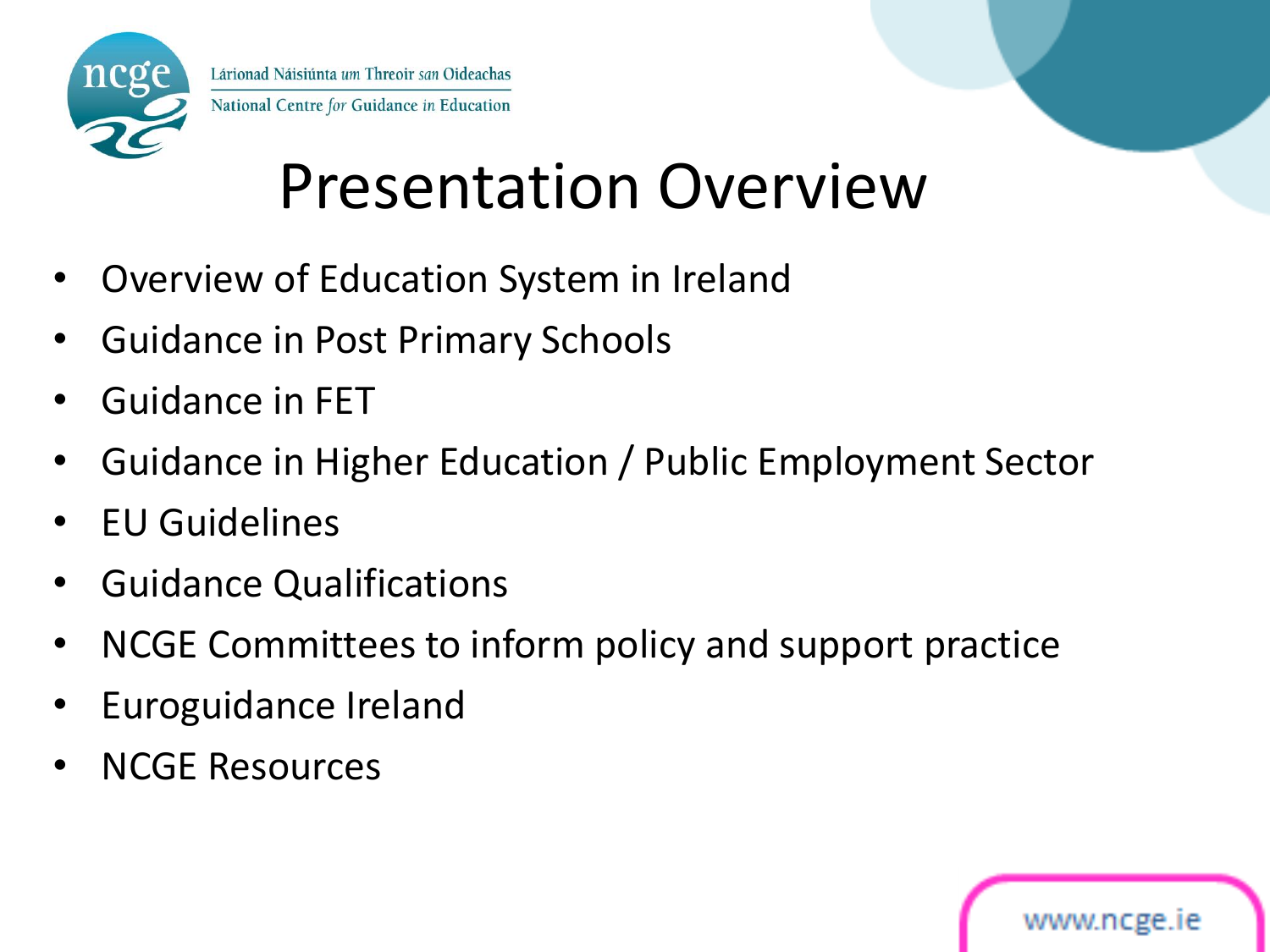ncge

Lárionad Náisiúnta um Threoir san Oideachas National Centre for Guidance in Education

#### Irish Education System



Secondary School Ages 12-18

Further Education Ages 18+

Higher Education Ages 18 +

Further Education Ages 18+

- Adult Ed
- Early School leavers ( age 16+)
	- VET
- Apprenticeships
- Vocational Education at NFQ levels 5-6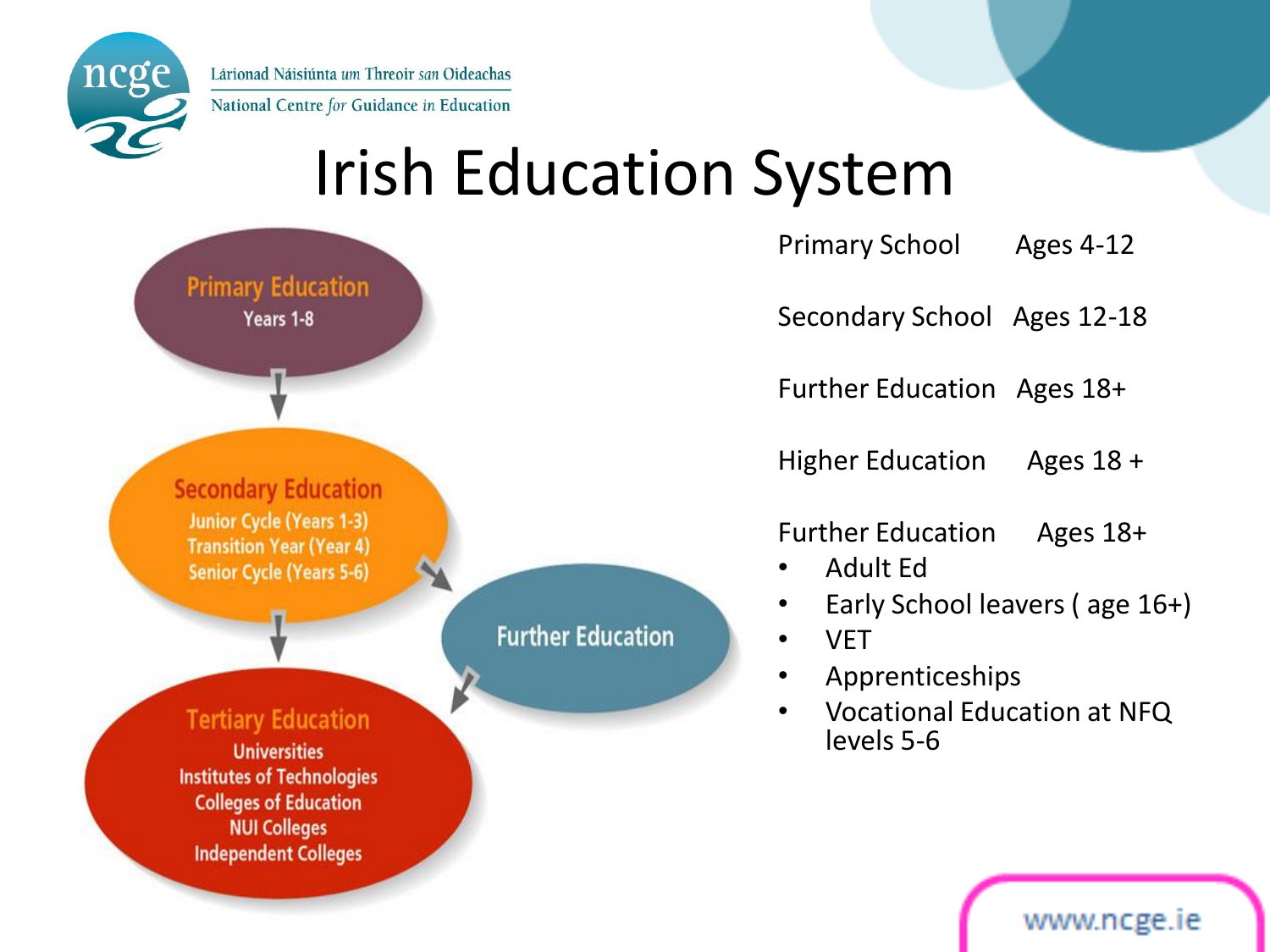

## NCGE: Overview

- Agency of Department of Education and Skills (DES) operating under aegis of Léargas
- Management of Guidance Committee Chair nominated by Minister; Members: - Léargas, DES, SOLAS, DSP, ETBI, NAPD, HEA, Directors of Studies, IGC and AEGAI
- 7 Core Staff : Director, 2 Guidance Programme Coordinators (School/FET); 2 Guidance Officers (FET/Euroguidance), Office Administrator, Communications Officer and Contract staff for specific projects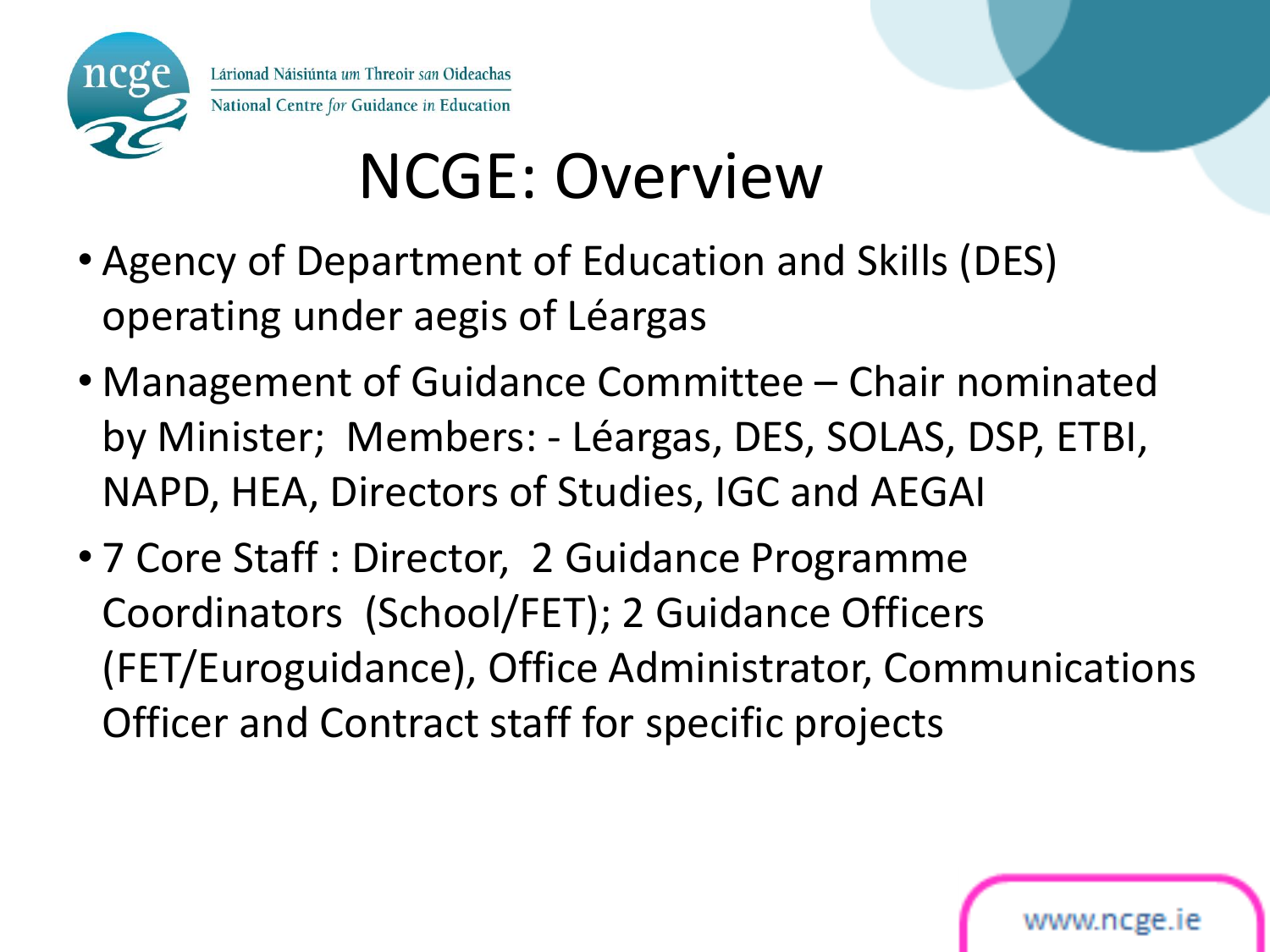

# NCGE: Overview -2

- Funded by DES, SOLAS and EU Commission
- Host EU Commission funded Euroguidance Centre for Ireland
- Designated representatives for Ireland in EU regarding Guidance
- Host National Forum on Guidance twice per year
- On SOLAS Advisory Committees re FET Strategy
- Work with ETBI and Schools and FET Directors re guidance
- Scoping Report on Guidance to inform DES Review under National Skills Strategy 2025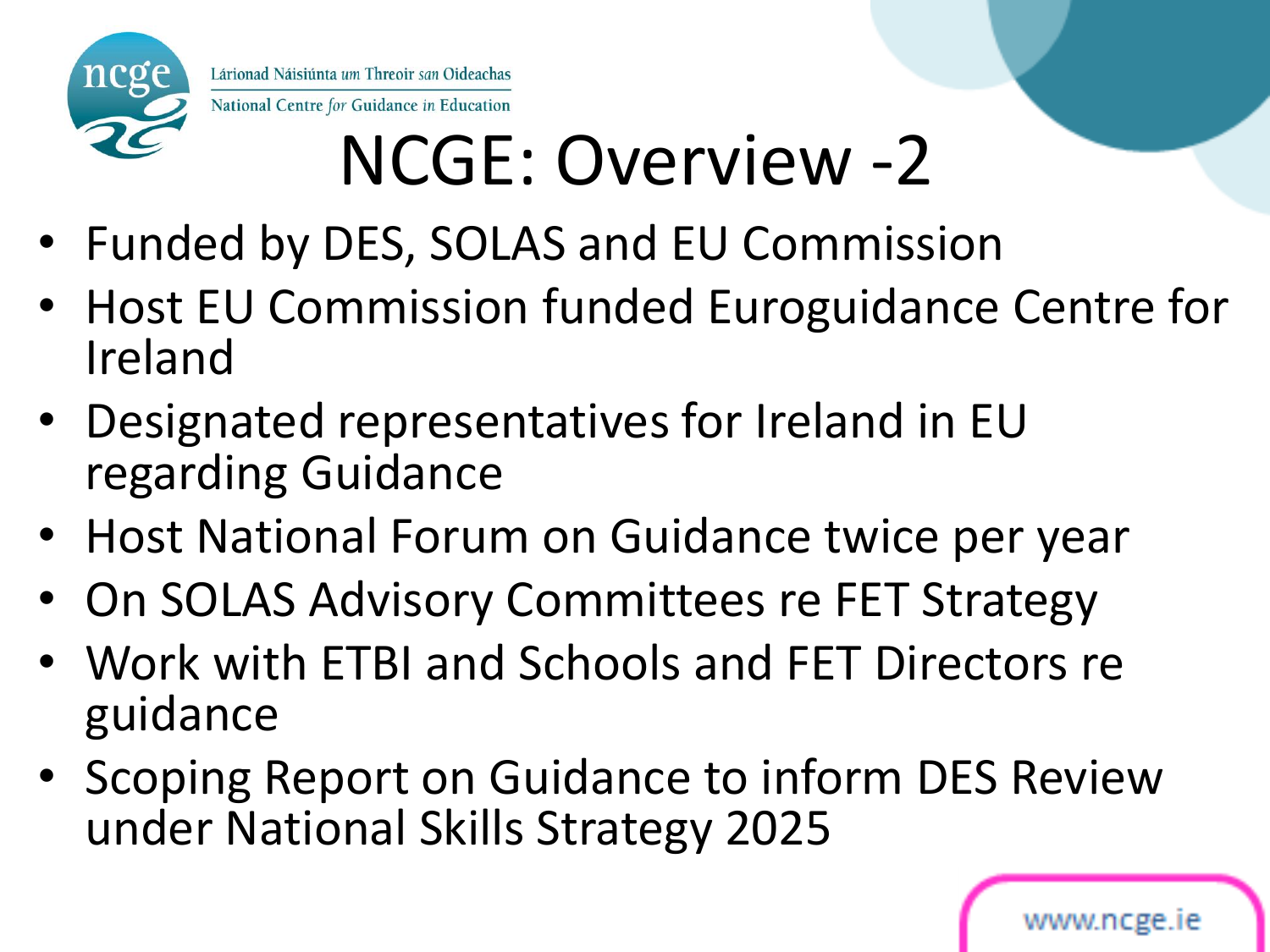

## NCGE: Overview -3

NCGE Strategic Objectives for 2015-2017 include to:

- inform and support the development of DES lifelong guidance policy in the education and training sector
- develop and support quality guidance practice in postprimary schools and the FET sector
- co-ordinate the provision of Continuing Professional development (CPD) for guidance counsellors and practitioners in post primary schools and FET
- promote and support a national and EU focus to guidance policy provision and practice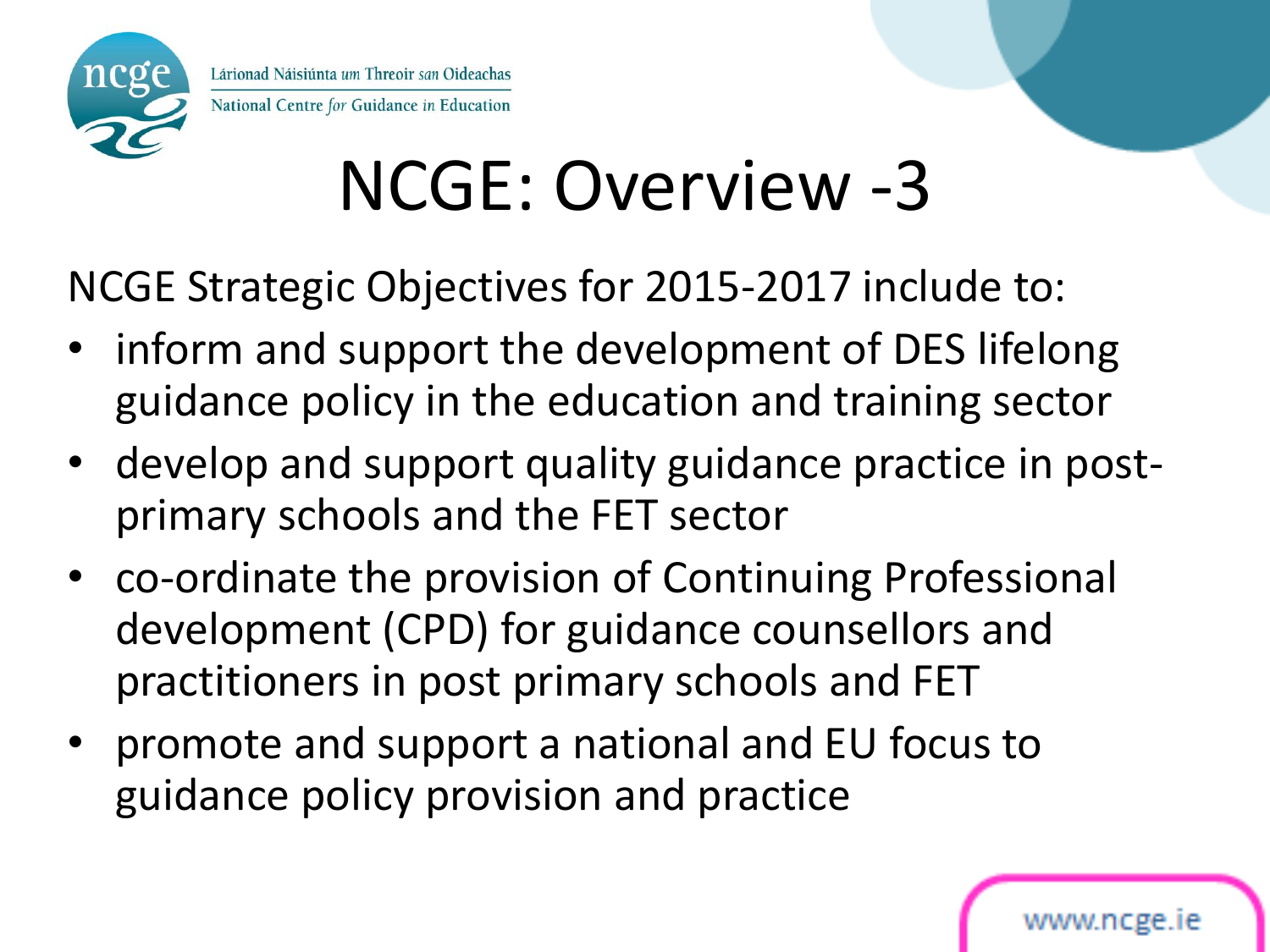

Guidance Policy

- The Education Act, 1998 (Section 9)
	- *A recognised school shall….use its available resources to -*
		- *(c) ensure that students have access to appropriate guidance to assist them in their educational and career choices*
	- Key words: '*available resources*', '*access*' and '*appropriate guidance*'

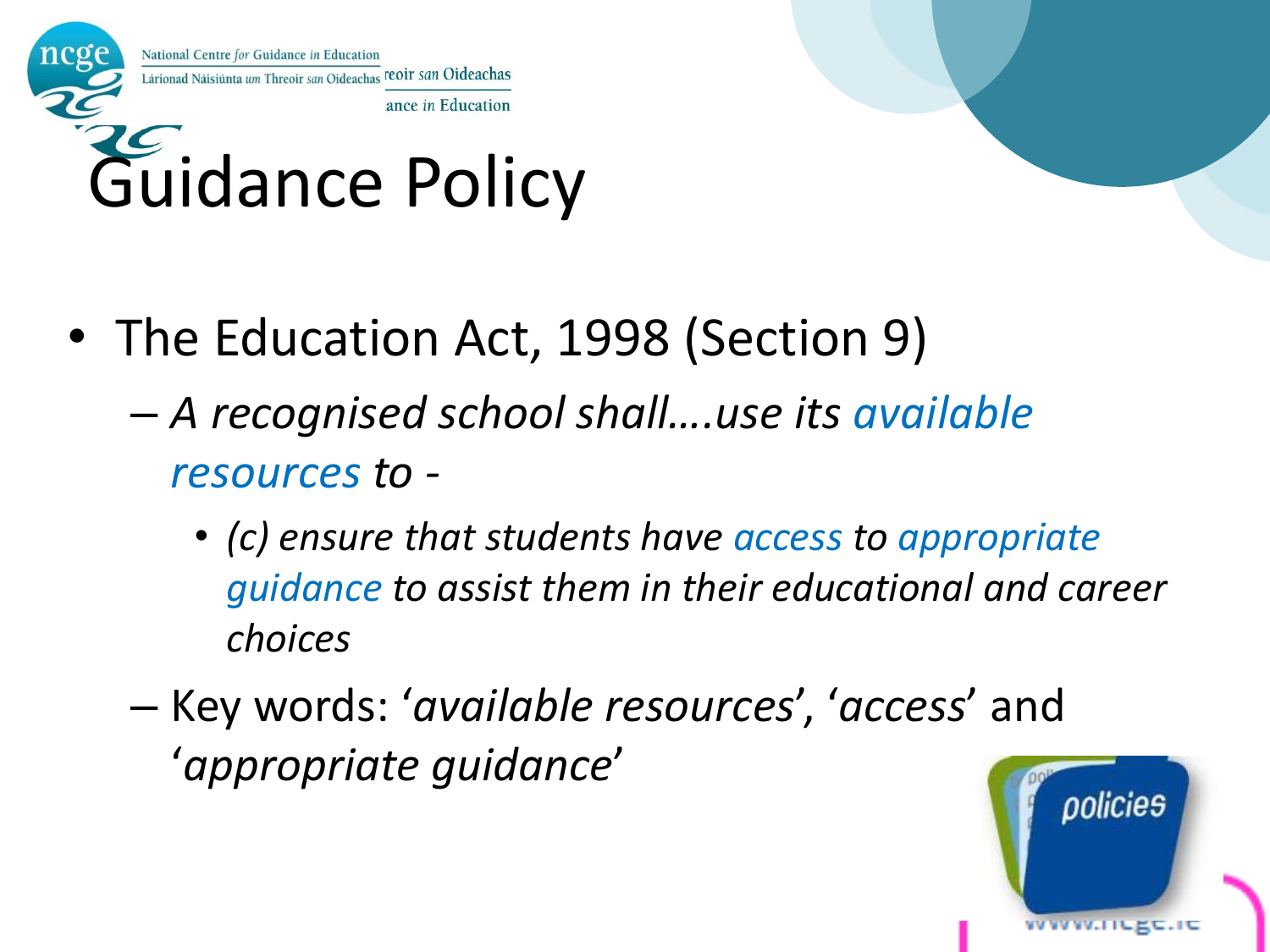

### Guidance in FET

- Adult Educational Guidance Initiative (AEGI)
- Adult Guidance Management System (AGMS database)
- Provide Qualitative and Quantitative reports to SOLAS and DES from AGMS
- Continuous Professional Development Programme for guidance staff in FET (online and workshops)
- Guidance in Wider FET Youthreach/CTCs, Advocates, Training Centres, Prison Services, etc.
- Guidance in Post Leaving Certificate (PLC) Colleges of Further Education
- FET Guidance Online Handbook FET Guidance Strategy to be developed with SOLAS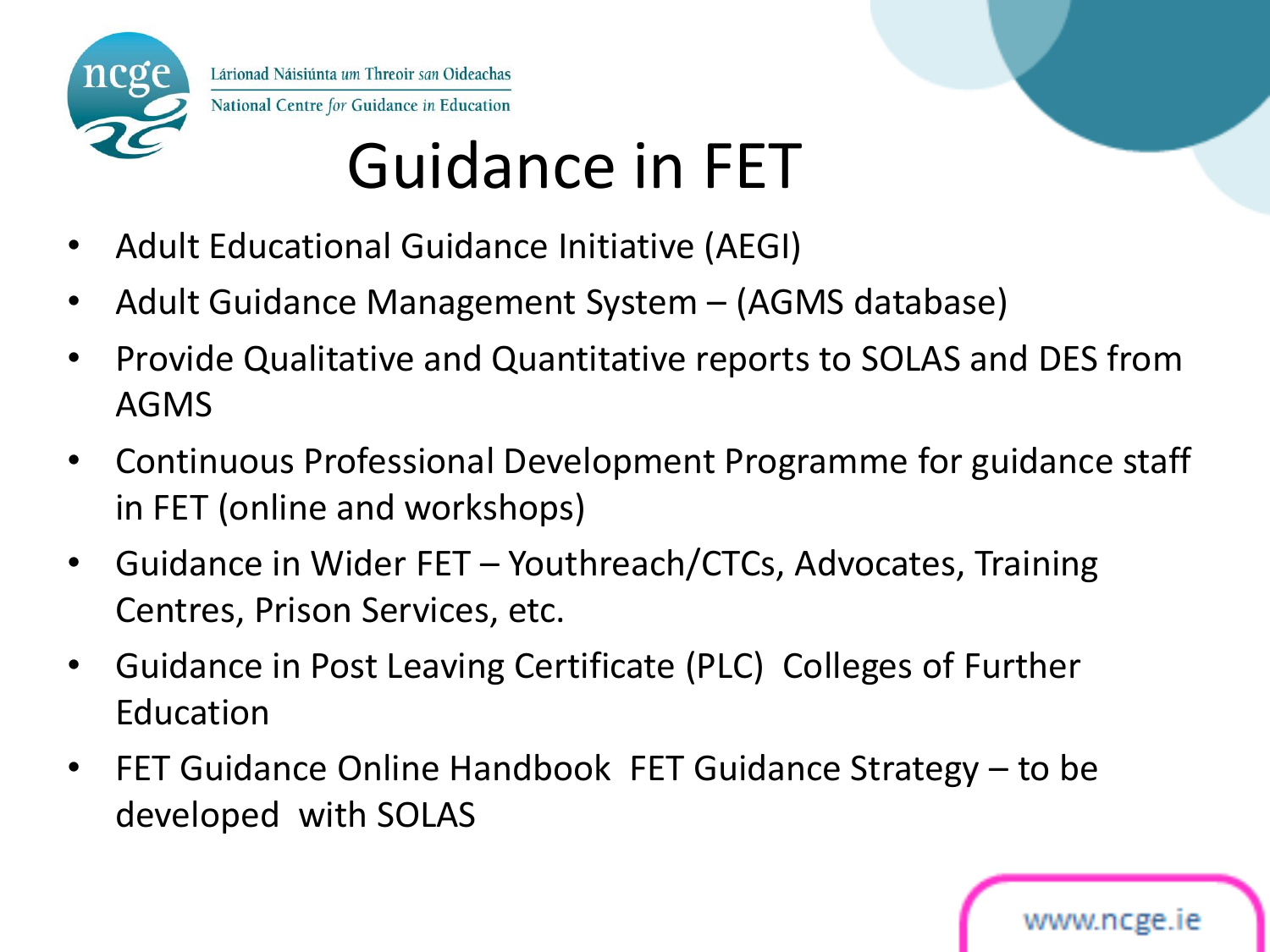

#### Guidance in HE and PES

- Higher Education Careers Advice Services Association of Higher Education Careers Services [http://www.ahecs.ie](http://www.ahecs.ie/)
- Public Employment Services

Department of Employment Affairs and Social Protection

[https://www.welfare.ie/en/pages/intreo\\_home.aspx](https://www.welfare.ie/en/pages/intreo_home.aspx)

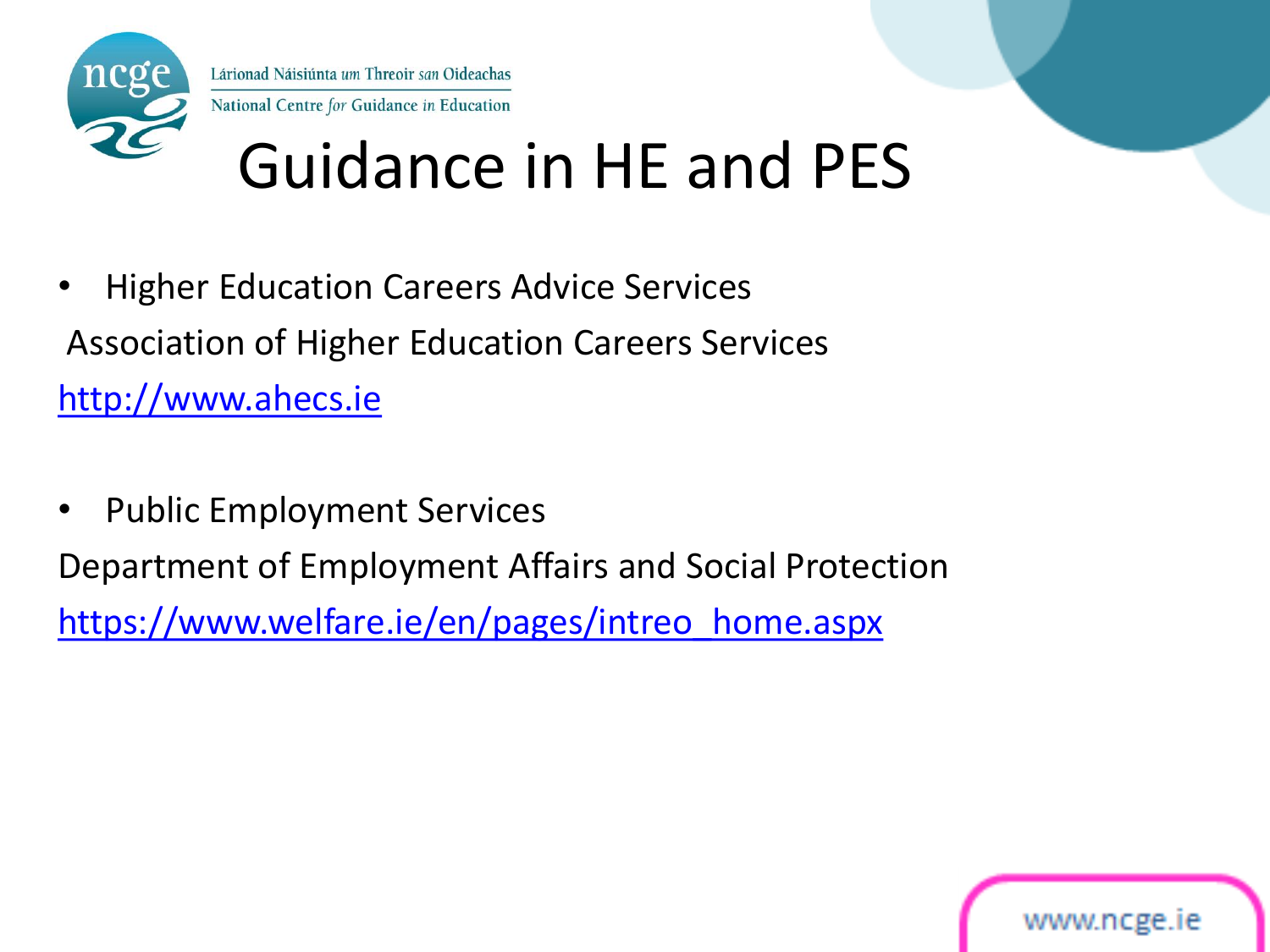

# EU Guidelines for Guidance

#### European Lifelong Guidance Policy Network

[www.elgpn.eu](http://www.elgpn.eu/)

<http://www.elgpn.eu/publications/browse-by-language/english/elgpn-tools-no-6-guidelines-for-policies-and-systems-development-for-lifelong-guidance/>

#### Quality Assurance and Evidence Base

[http://www.elgpn.eu/publications/browse-by-language/english/ELGPN\\_QAE\\_tool\\_no\\_5\\_web.pdf/](http://www.elgpn.eu/publications/browse-by-language/english/ELGPN_QAE_tool_no_5_web.pdf/)

#### Career Management Skills

[http://www.elgpn.eu/publications/browse-by-language/english/ELGPN\\_CMS\\_tool\\_no\\_4\\_web.pdf](http://www.elgpn.eu/publications/browse-by-language/english/ELGPN_CMS_tool_no_4_web.pdf)

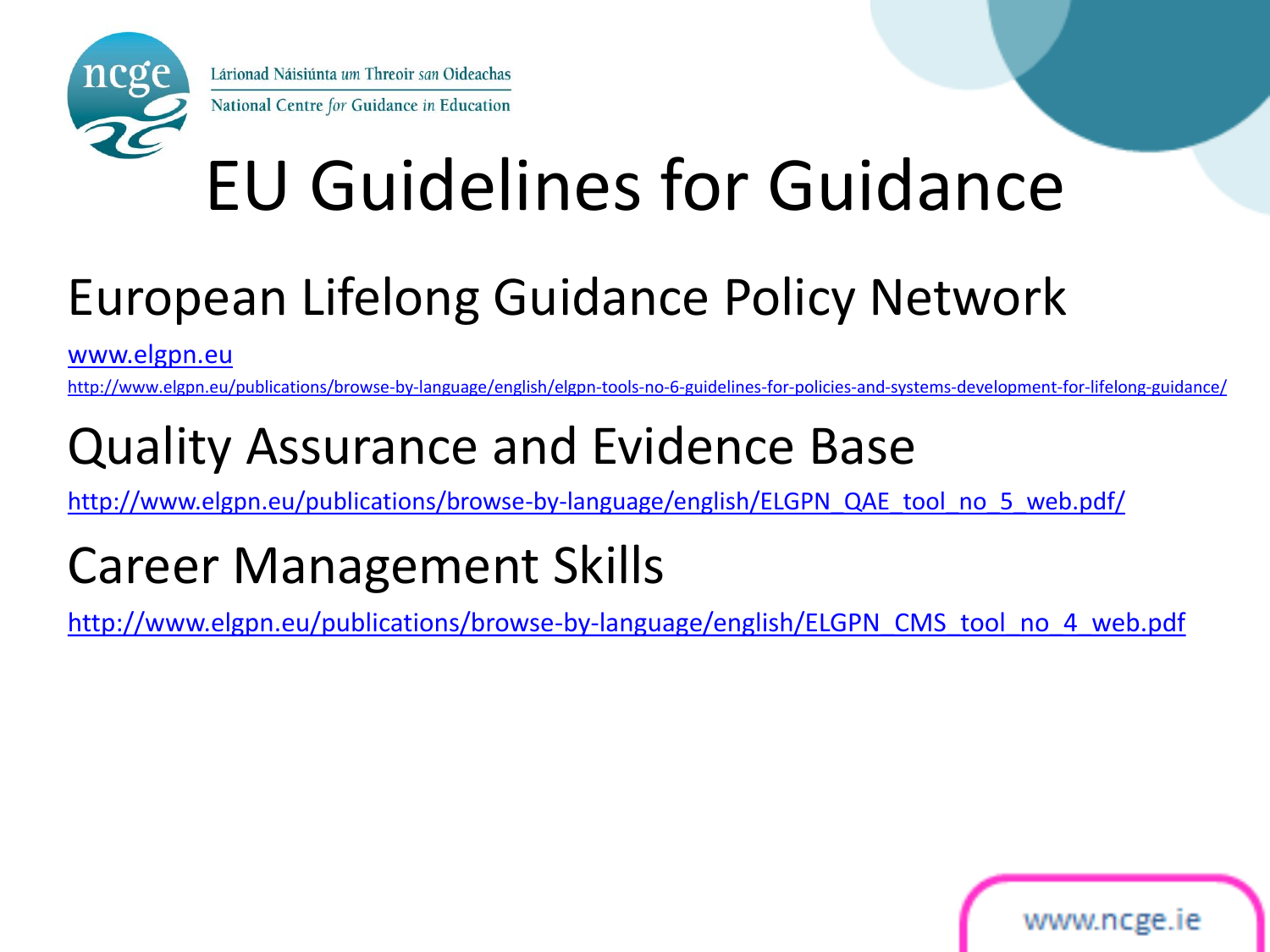# EU Guidelines for Guidance - QA

Quality Assurance in Guidance

*5 Key elements* 

- Practitioner Competence
- Citizen / User Involvement
- Service Provision & Improvement
- Cost benefit to governments
- Cost benefit to individuals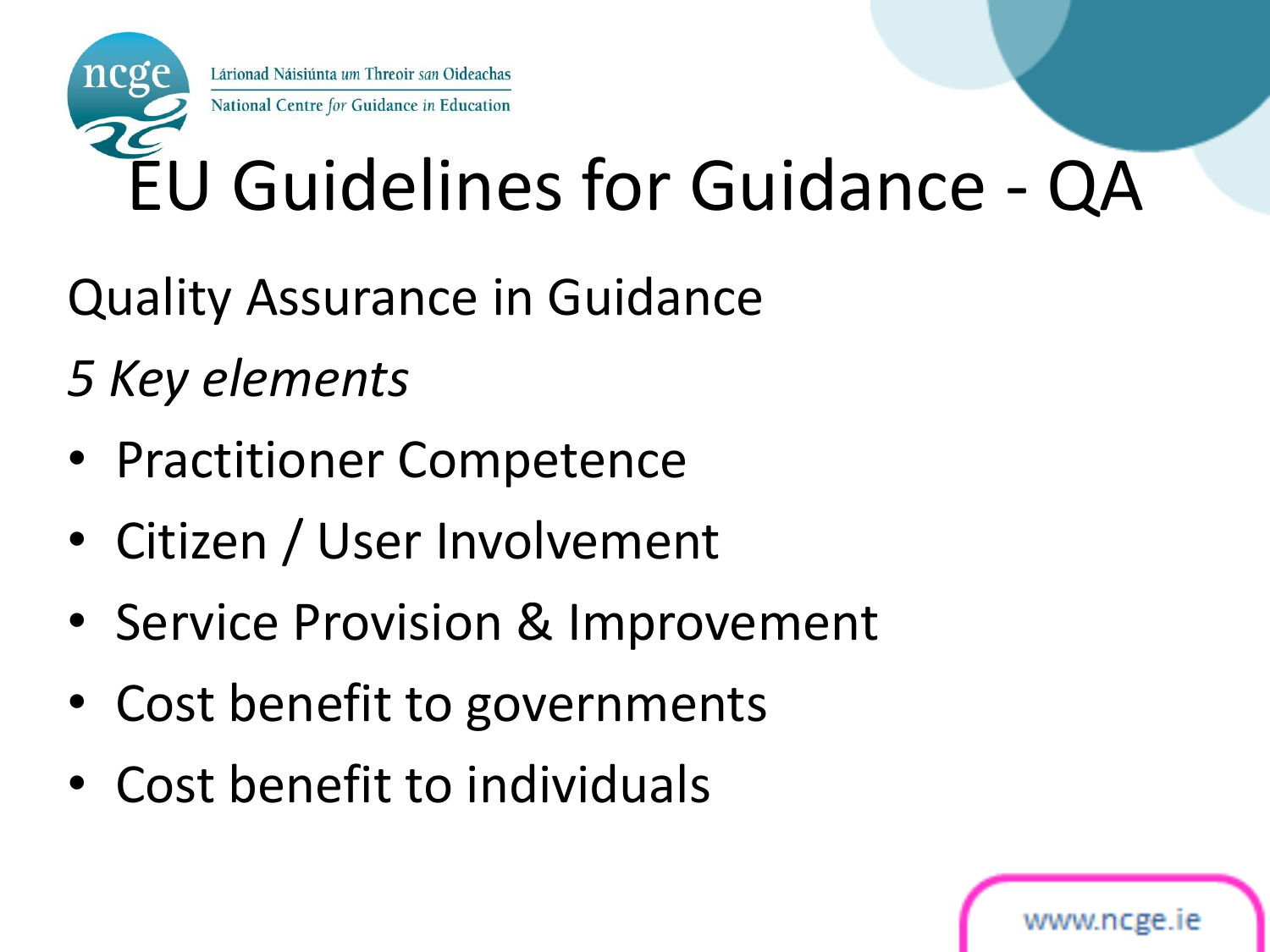

## Guidance Qualification requirements

- In schools DES recognised teaching qualification
- DES recognised qualification in guidance counselling
- 5 Universities offering 6 programmes
	- Masters/Postgraduate Diplomas
	- Part-time



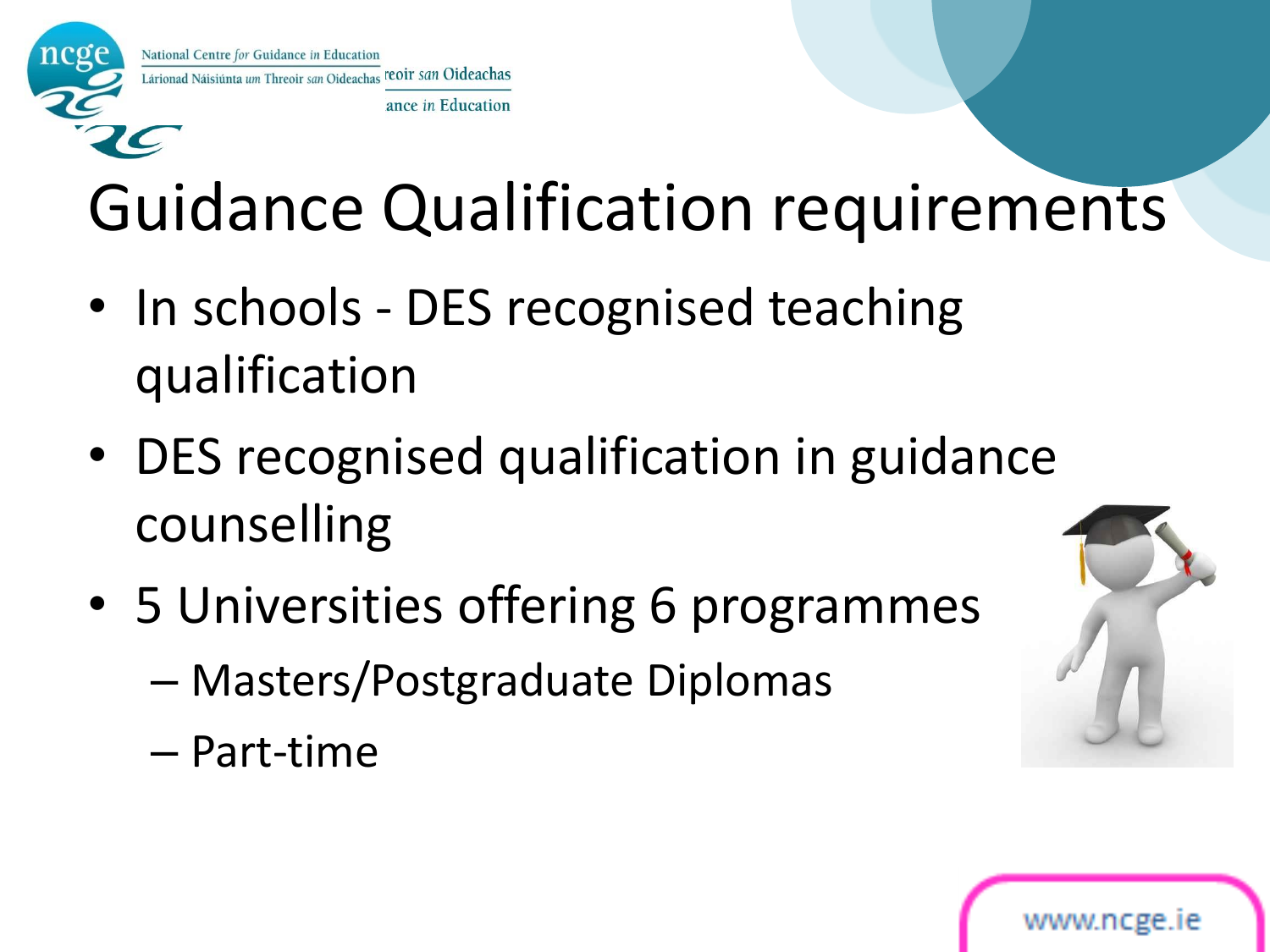National Centre for Guidance in Education Lárionad Náisiúnta um Threoir san Oideachas coir san Oideachas

# Qualification requirements

ance in Education

- DES Programme Recognition Framework
	- Criteria and guidelines for providers of initial education programmes in guidance counselling
	- Graduates who wish to work in guidance services under the remit of DES in schools and FET
	- 8 areas of competence and placement

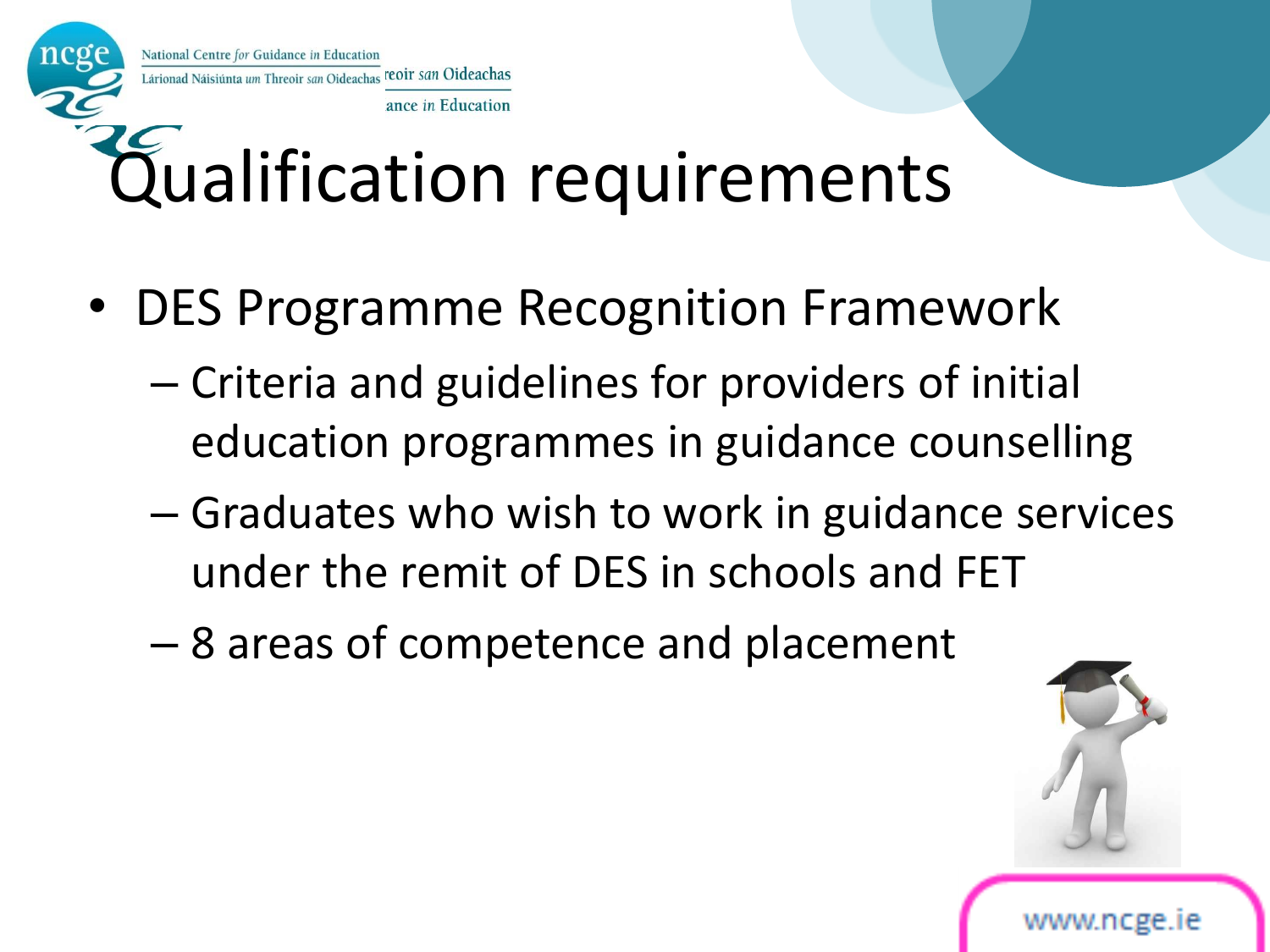

#### NCGE Committees

- Advisory Committee on Psychometric Testing
- Directors of Studies in Guidance Counselling ( i.e. Universities Course Directors )
- Post-primary guidance working group
	- data gathering/evidence informed practice and Whole School Guidance framework

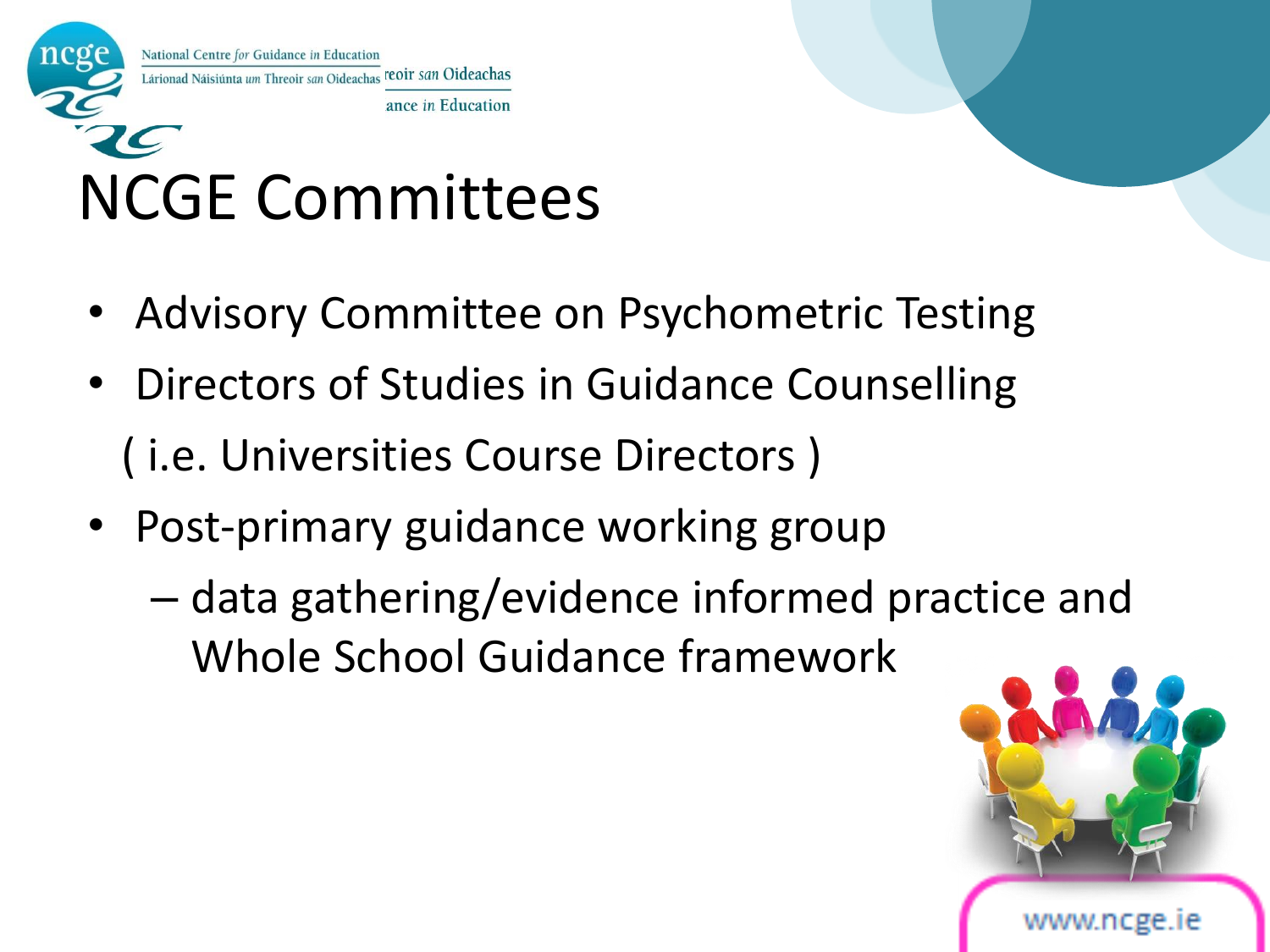

#### National Centre for Guidance in Education

# **NCGE / Euroguidance Ireland Centre**

#### **Functions:**

- ▶ Promote EU dimension of Guidance Counselling
- $\triangleright$  Provide quality information on lifelong guidance and mobility for learning purposes
- Work with EU networks to create awareness of EU Initiatives for general public



Lárionad Náisiúnta um Threoir san Oideachas National Centre for Guidance in Education



European Commission



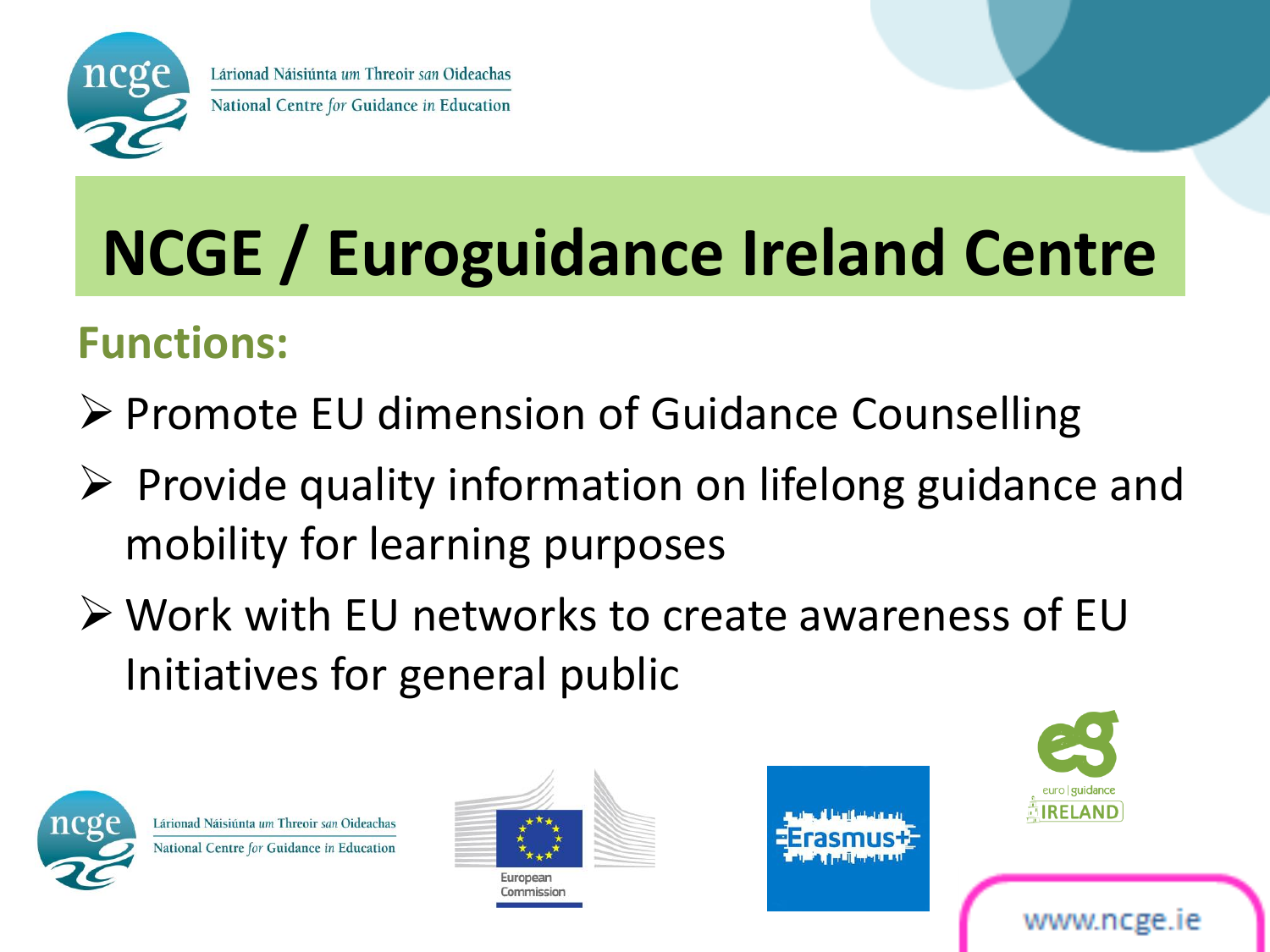

National Centre for Guidance in Education

## **Euroguidance Target Groups**

#### **Primary Target Groups**

- $\triangleright$  Policy Makers
- **≻ Guidance Counsellors**

#### **Secondary Target Groups**

- $\triangleright$  Students
- **≻** Parents
- $\triangleright$  Unemployed people
- General Public

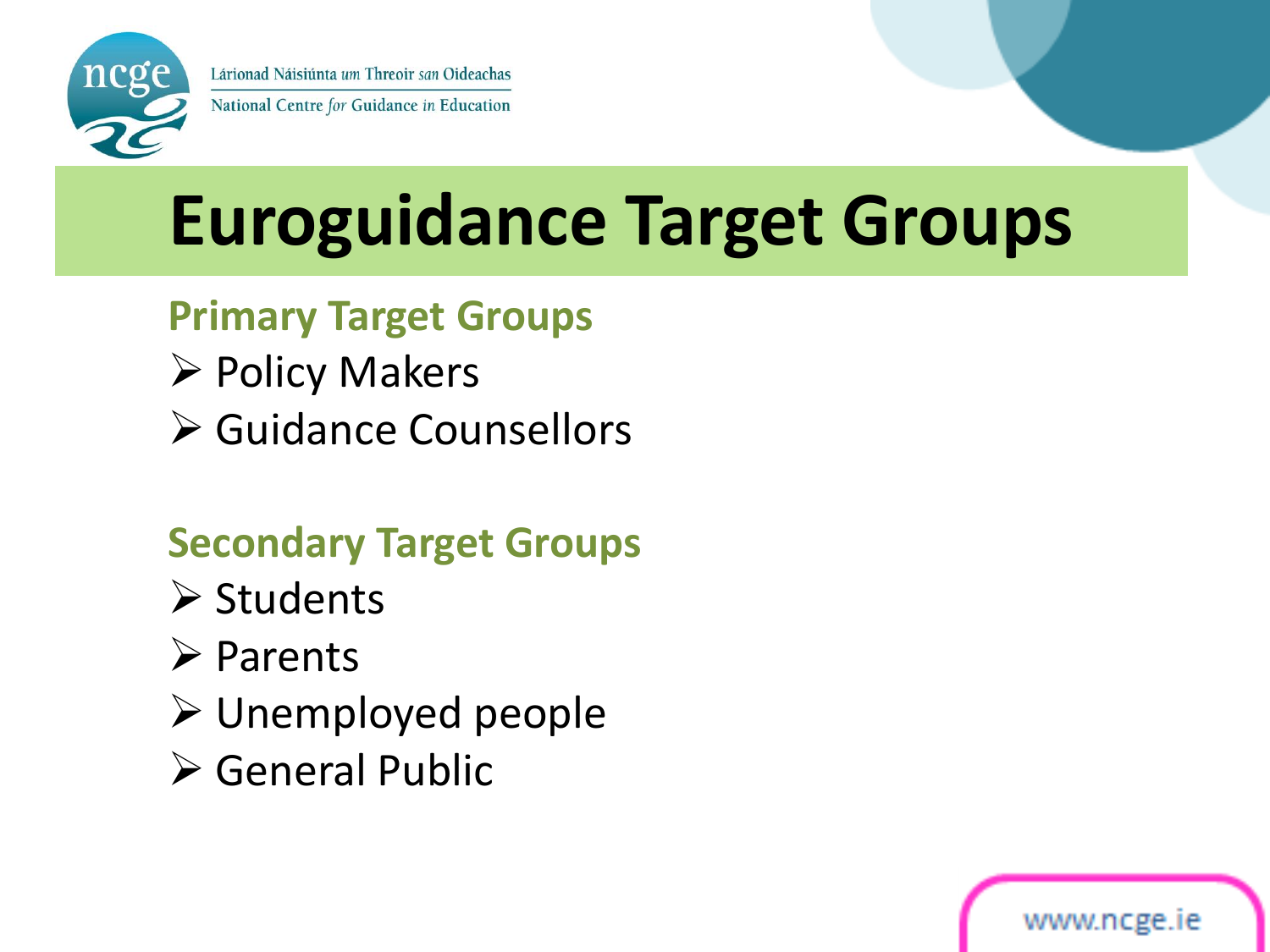

National Centre for Guidance in Education

#### **Mobility Guidance Counselling (MGC) (online CPD)**

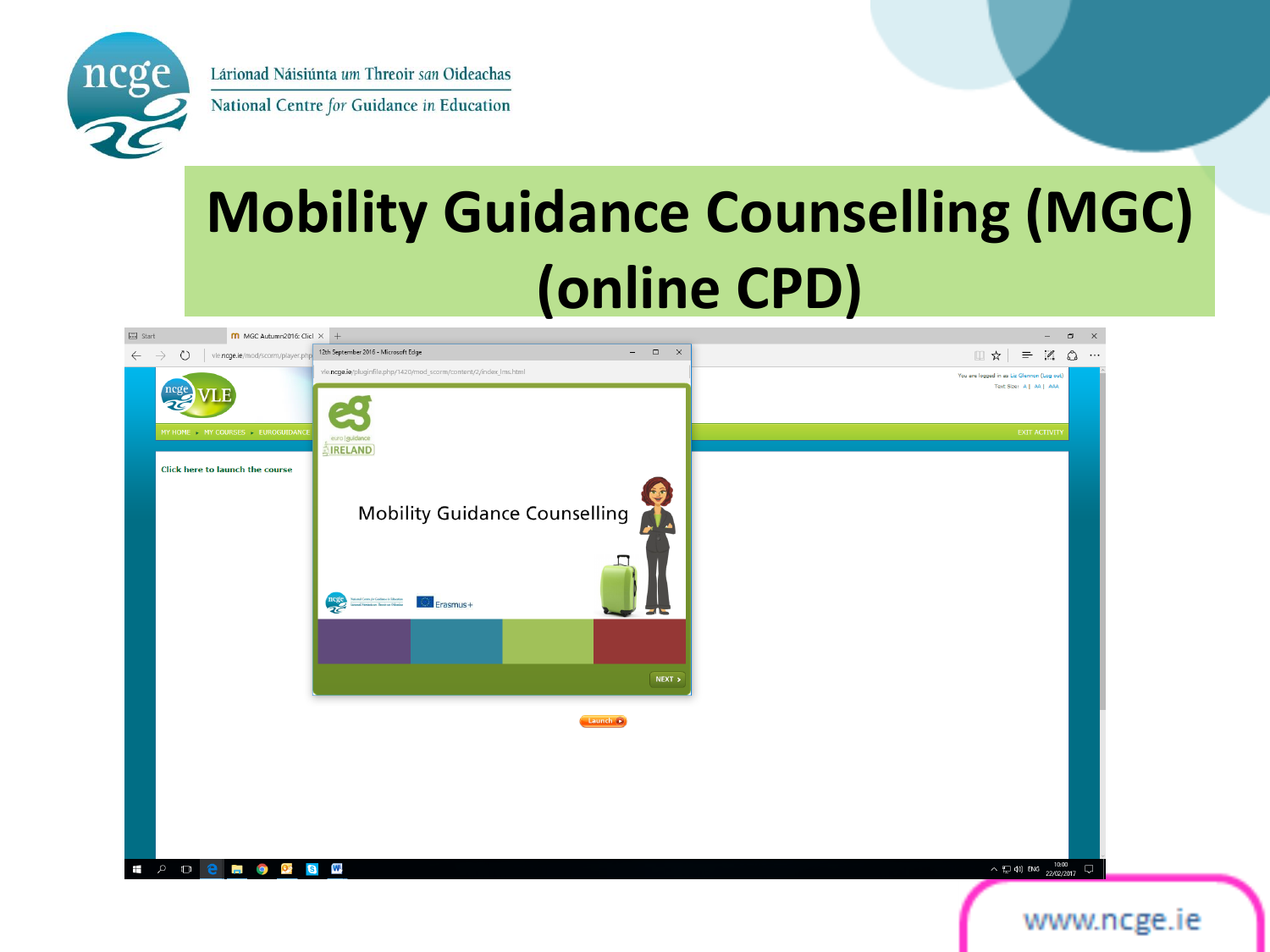

# NCGE Resources

- NCGE website [www.ncge.ie](http://www.ncge.ie/)
- Euroguidance website [www.euroguidance.ie](http://www.euroguidance.ie/)
- School Guidance Handbook [www.schoolguidancehandbook.ncge.ie](http://www.schoolguidancehandbook.ncge.ie/)
- **NCGE** news
- NCGE News <http://www.ncge.ie/newsletter>





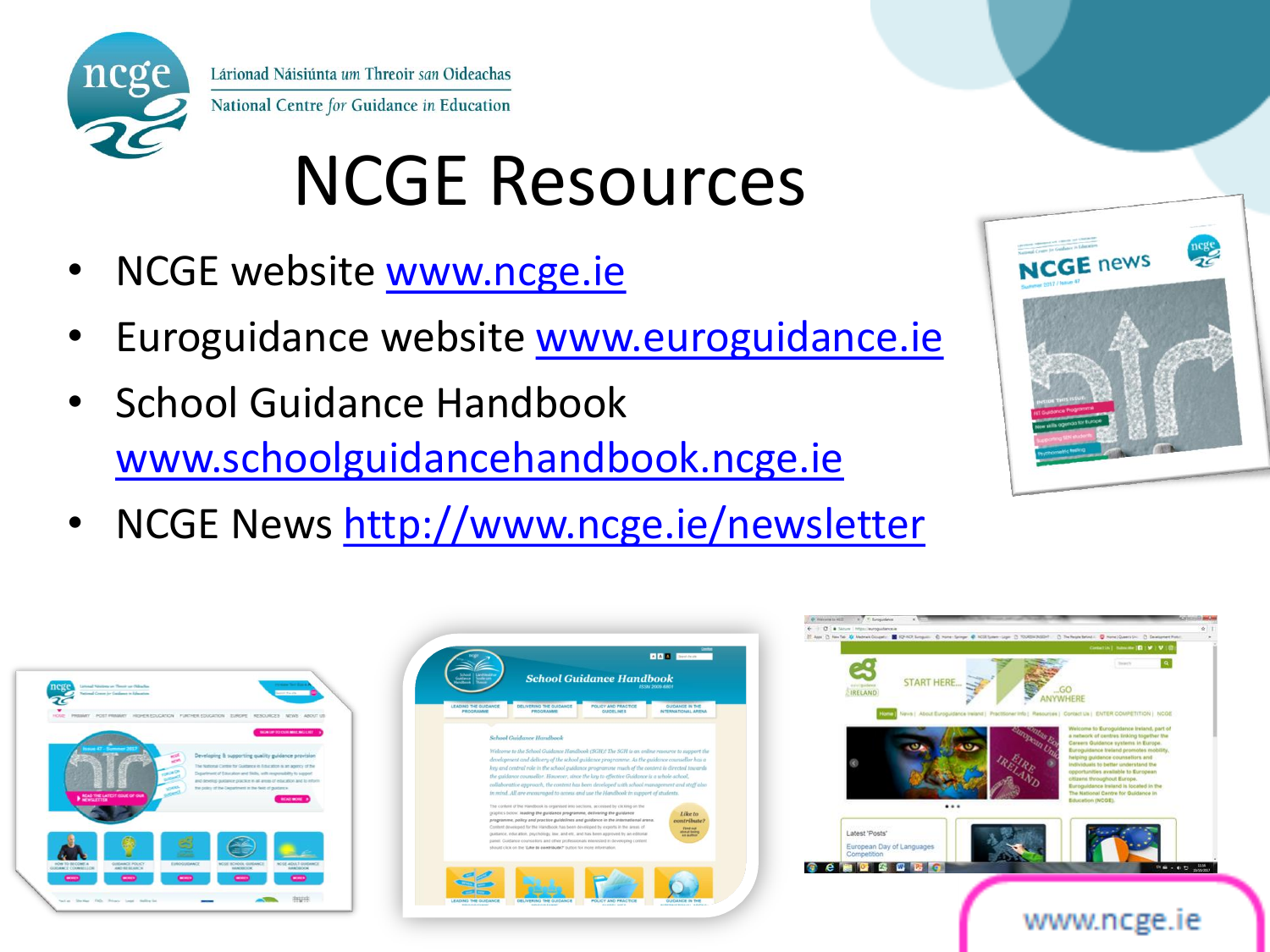

# NCGE Links

- [https://www.ncge.ie/sites/default/files/ncge/upl](https://www.ncge.ie/sites/default/files/ncge/uploads/NCGE-Strategic_Plan_FINAL_Dec_2015.pdf) [oads/NCGE-Strategic\\_Plan\\_FINAL\\_Dec\\_2015.pdf](https://www.ncge.ie/sites/default/files/ncge/uploads/NCGE-Strategic_Plan_FINAL_Dec_2015.pdf)
- [http://www.ncgeadultguidance.ie](http://www.ncgeadultguidance.ie/)
- <https://www.ncge.ie/national-forum-guidance>
- [https://www.ncge.ie/ncge/national-forum](https://www.ncge.ie/ncge/national-forum-guidance-first-meeting-2017)[guidance-first-meeting-2017](https://www.ncge.ie/ncge/national-forum-guidance-first-meeting-2017)
- [https://www.ncge.ie/ncge/becoming-guidance](https://www.ncge.ie/ncge/becoming-guidance-counsellor)[counsellor](https://www.ncge.ie/ncge/becoming-guidance-counsellor)
- <https://www.ncge.ie/Subscribe>